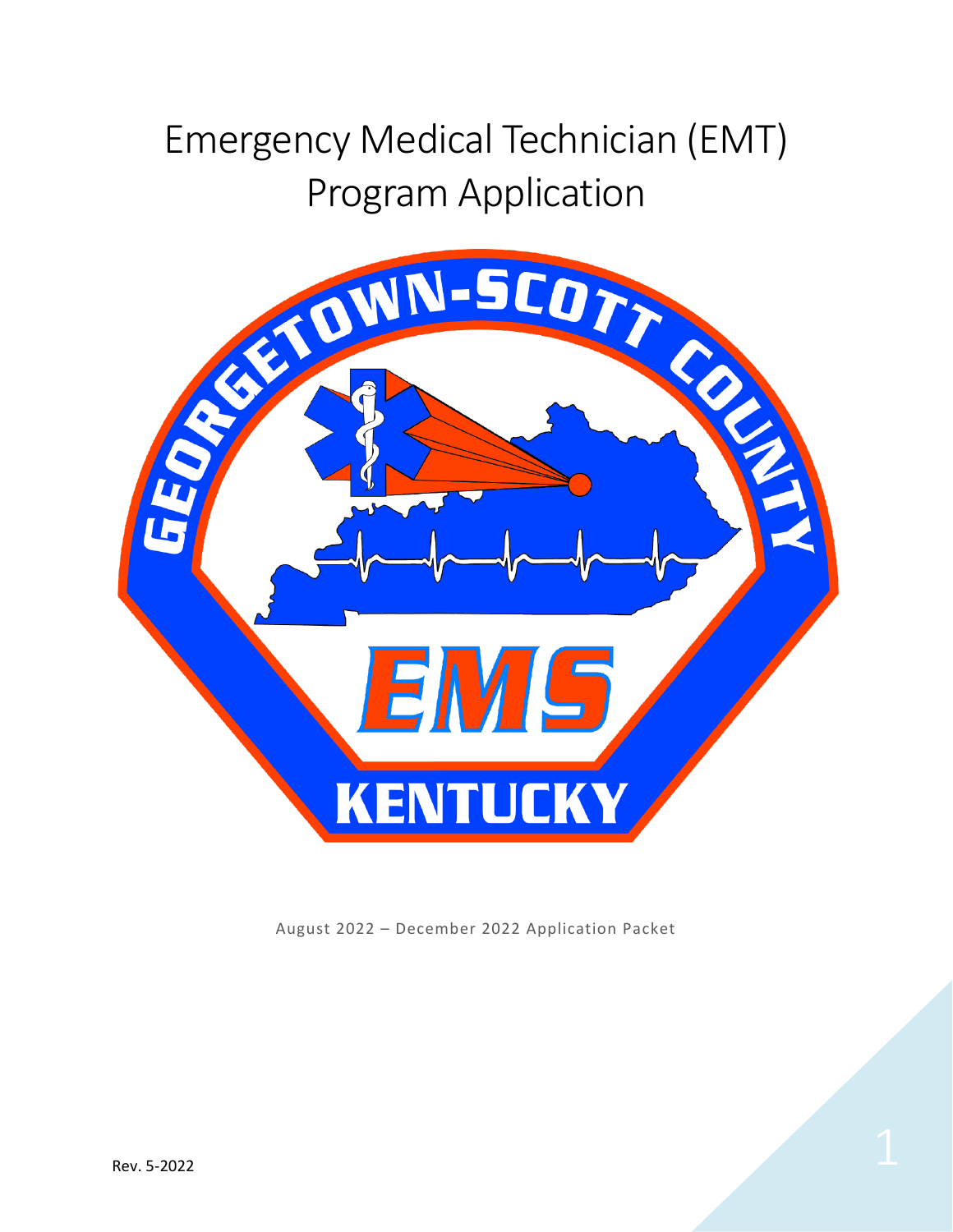## Dear prospective EMT Student,

Thank you for your interest in the Emergency Medical Technician (EMT) course hosted by Georgetown-Scott County EMS. Our program is accredited by the Kentucky Board of Emergency Medical Services to provide Emergency Medical Responder and Emergency Medical Technician courses. We also provide continuing education training for all license levels. Our EMT class will begin August  $11<sup>th</sup>$  and will meet every Tuesday & Thursday from 5 pm to 9 pm. We will be off the week of fall break, October 3rd, and off for Thanksgiving. In addition, we have 2 weekend sessions scheduled, October 15<sup>th</sup> & 16<sup>th</sup>, and November 19<sup>th</sup> & 20<sup>th</sup>. These weekend sessions are 8-hour days. Class ends on December 8<sup>th</sup> with tentative skills evaluation December  $10^{th}$ . Program graduation is planned for December  $15^{th}$ .

As an EMT, you can provide basic out-of-hospital emergency care. This program consists of 184 hours of education. You will learn how to assess a patient for injuries and illness, administer CPR, control bleeding, maintain an open airway, and treat shock. You will be able to respond to respiratory, cardiac, trauma and obstetric emergencies. Your education will cover anatomy, physiology, muscular skeletal injury care, childbirth, pediatric emergency care, applying splints and bandages, and moving patients.

Our EMT program is focused on you! We are eager to design a plan for your success in our course that will provide job opportunities in the healthcare field. Our goal is to provide an outstanding course, which will challenge you both academically and technically. Our program will prepare you for many of the various career options for EMTs.

To successfully complete our program, students will need to participate in both classroom and lab sessions, where knowledge will be put to practice with hands-on skills. Additionally, students must participate in twenty-four (24) hours of ambulance ride time to acquire a minimum of ten (10) patient contacts. EMT Students are also required to participate in Emergency Department Clinicals in a hospital setting. Upon successful completion of our program, students will be eligible to attempt the computerbased National Registry Exam. A passing score on the National Registry Exam, will qualify individuals to apply to the Kentucky Board of Emergency Medical Services for licensure as an EMT.

To register for the GSCEMS EMT training program a completed application (attached) must be submitted as well as the program deposit with a payment plan established. Maximum capacity for this program is twenty (20) students. Application packets must be submitted to Georgetown-Scott County EMS Headquarters located at 141 S. Broadway St. Georgetown KY 40324.

Please do not hesitate to contact us if you have questions or require assistance. The goal of our program is that all students receive every opportunity to succeed! Our instructors are committed to your success and will provide any resources or tutelage needed.

Sincerely,

Jon Oesterman, NRP, CCP-C Program Director Georgetown-Scott County EMS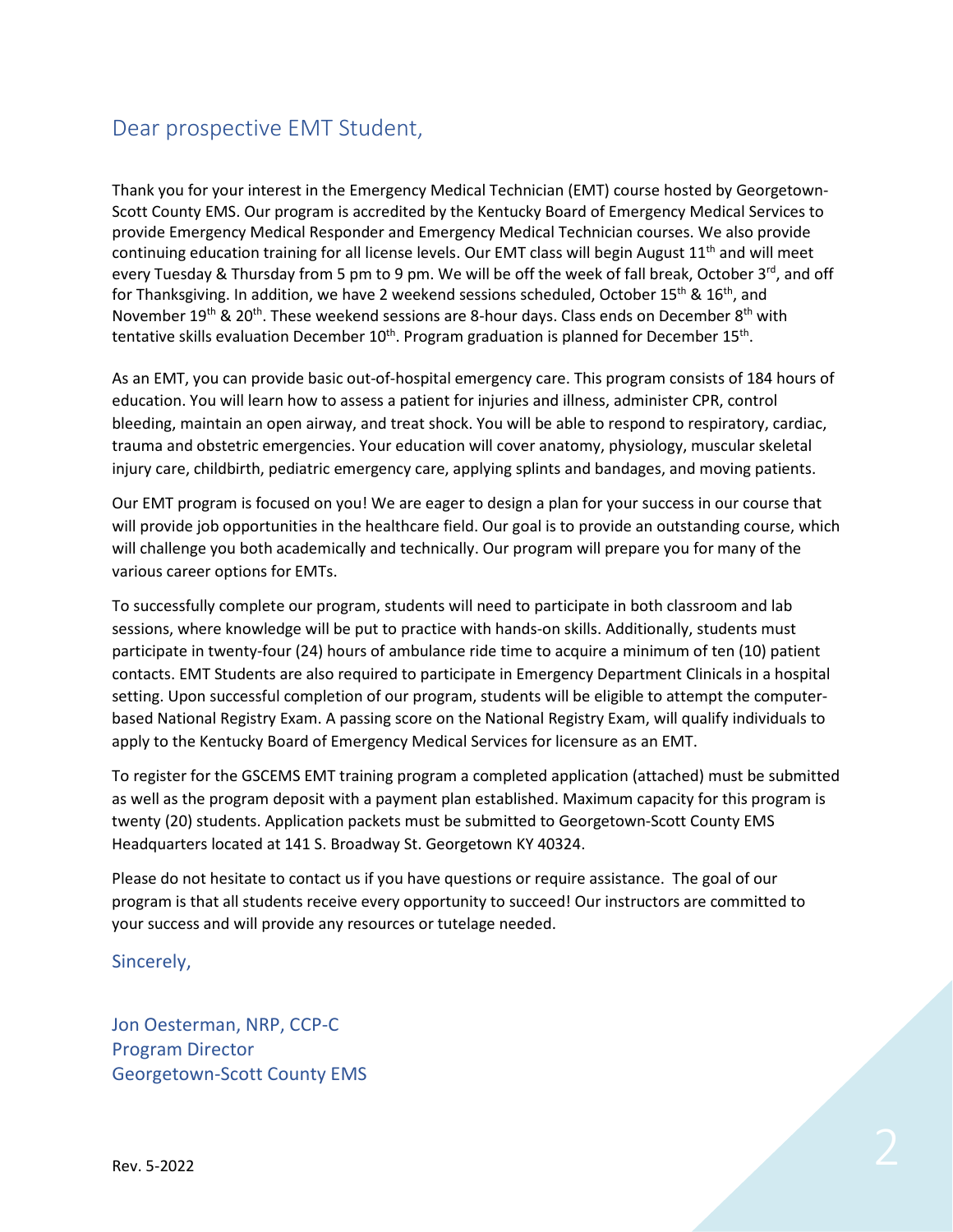#### Pre-Requisite Checklist:

This packet outlines the steps involved to ensure a complete application packet for the GSCEMS EMT Program. Pre-requisite costs are the responsibility of the student.

| Provide: General Physical form completed by healthcare provider                                                                   |  |
|-----------------------------------------------------------------------------------------------------------------------------------|--|
| Provide: Drug Screen Form - 5 panel drug screen                                                                                   |  |
| Complete: Criminal Background Check Consent Form                                                                                  |  |
| <b>Complete: EMT Course Application</b>                                                                                           |  |
| Complete: Employer Release Waiver (If being funded by agency)                                                                     |  |
| Provide: Proof of High School Diploma or High School Equivalency Diploma or<br>current high school GPA of at least 3.0 or greater |  |
| Provide: A copy of your valid Driver's license                                                                                    |  |
| Provide: \$400 deposit; check (made out to Scott Co Fiscal Court) or cash                                                         |  |
| Provide: Proof of Valid Health Insurance                                                                                          |  |
| Provide: Immunization record (TB, MMR, Varicella, Hep A & B, COVID as required by<br>clinical sites)                              |  |

#### Course Tuition: \$1200

#### Included in your tuition:

- 1. Course books
- 2. Skill tracking & Testing platform access
- 3. Two (2) GSCEMS EMT Program Polo shirts
- 4. N95 Fit testing
- 5. Course ID Card

### Additional Equipment needed (Not covered in tuition)\*\*:

- 1. Stethoscope
- 2. Watch with a second hand
- 3. Pocket Mask
- 4. Black Uniform Pants (cargo style)
- 5. Closed toed shoes/boots, Black

\*\* These items, including the dates they will be required, will be discussed on the first day of class.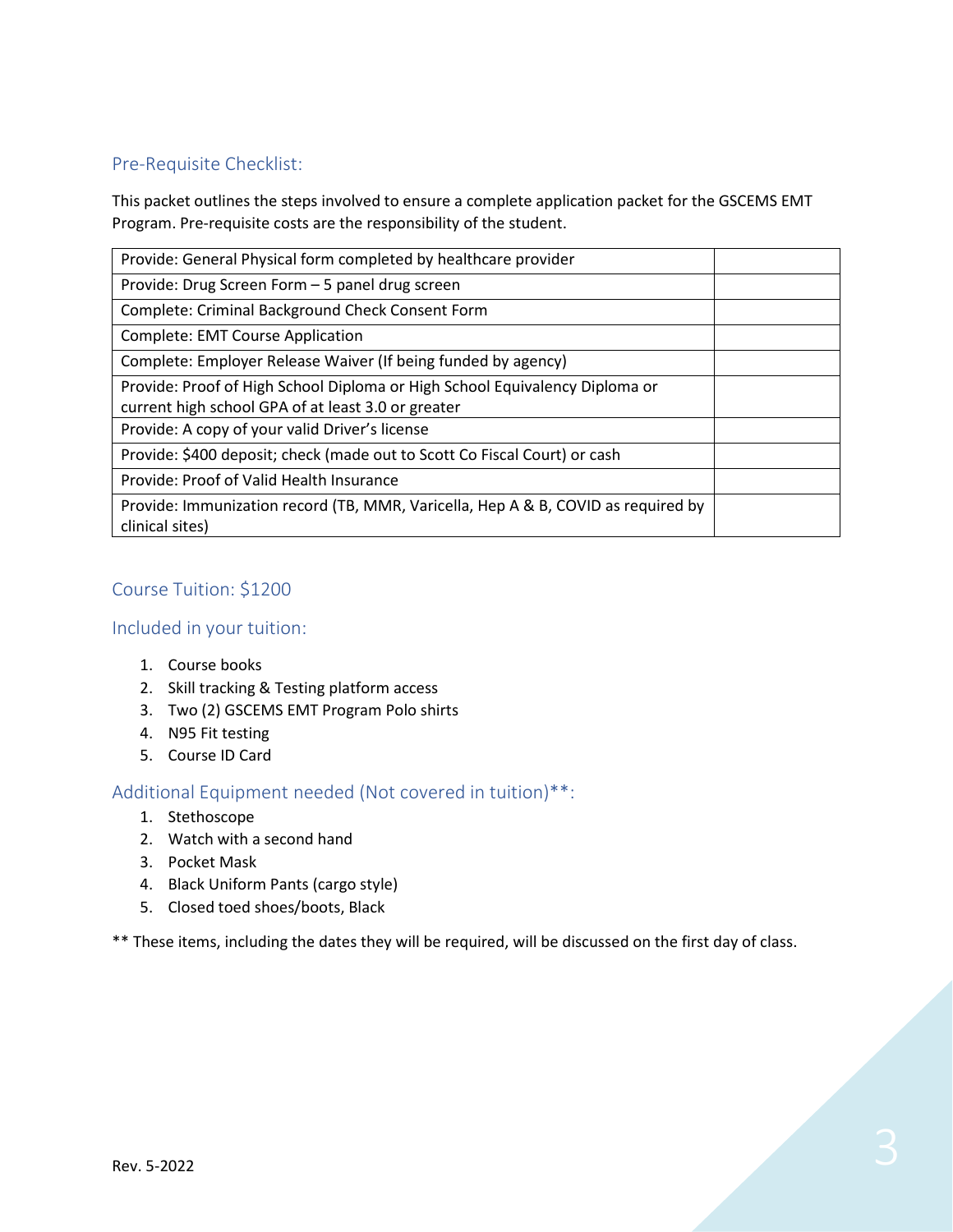## Student Demographics:

Instructions: Please print legibly in ink or type. Answer all questions accurately and completely. All statements in your application are subject to verification. Incorrect or incomplete statements may prohibit your acceptance. Completed applications imply the candidate's expression of interest in attending the program and their willingness to accept the associated financial responsibility.

| <b>First Name</b>             | Middle Initial                 | Last name   |  |
|-------------------------------|--------------------------------|-------------|--|
| Preferred name                | Maiden Name (If applicable)    |             |  |
| <b>Street Address</b>         |                                |             |  |
| City                          | <b>State</b>                   | Zip Code    |  |
| <b>Phone Number:</b>          | <b>Social Security Number:</b> | Shirt Size: |  |
| <b>Driver License Number:</b> | State:                         | Expiration: |  |
| Date of Birth:                |                                |             |  |

| Are you a United States Citizen? | Yes           | No.                |
|----------------------------------|---------------|--------------------|
| If not a US Citizen:             | Type of Visa: | Country of Origin: |
|                                  |               |                    |
| Are you a Permanent Resident     | Yes           | No.                |
| Alien of the US                  |               |                    |
| <b>Resident Alien Number:</b>    |               |                    |
| Foreign Address:                 |               |                    |
|                                  |               |                    |

| Do you live in Kentucky          | Yes | No. |
|----------------------------------|-----|-----|
| Have you lived continuously in   | Yes | No. |
| Kentucky for the past 5 years?   |     |     |
| List all years and other states  |     |     |
| resided in for the last 5 years: |     |     |
|                                  |     |     |
|                                  |     |     |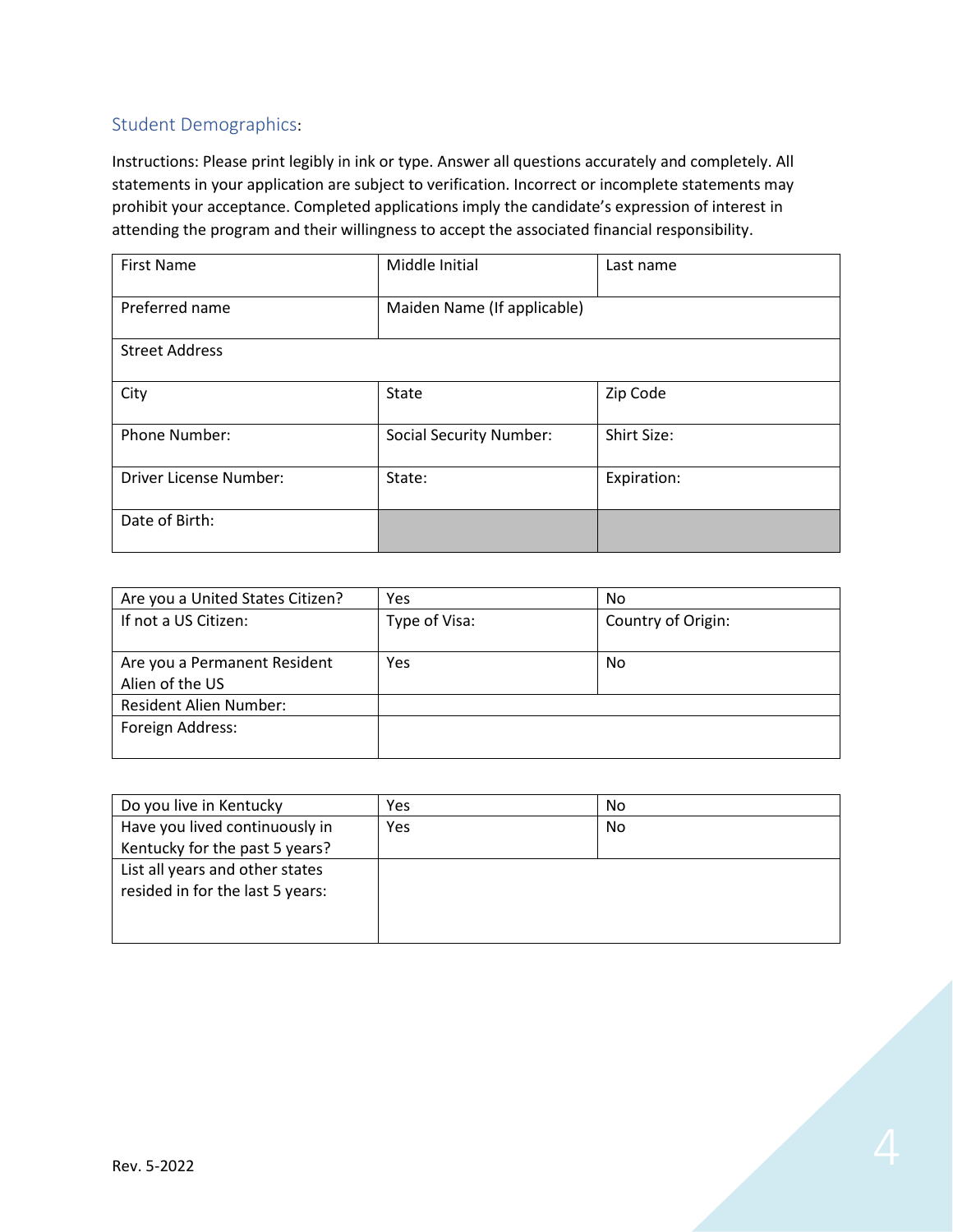# Educational Background:

| High School Name                                                                                     | City                           |     | State                              |  |  |
|------------------------------------------------------------------------------------------------------|--------------------------------|-----|------------------------------------|--|--|
| <b>High School Graduation Date:</b>                                                                  | <b>GED Certification Date:</b> |     |                                    |  |  |
| Schools attended other than<br>High School                                                           | Location                       |     | Course of Study/Degree<br>attained |  |  |
|                                                                                                      |                                |     |                                    |  |  |
|                                                                                                      |                                |     |                                    |  |  |
| Please describe additional course work or training (including Military), which may assist you in the |                                |     |                                    |  |  |
| <b>EMS</b> service:                                                                                  |                                |     |                                    |  |  |
|                                                                                                      |                                |     |                                    |  |  |
| Do you intend to simultaneously enroll in<br>BCTC?                                                   |                                | Yes | No.                                |  |  |

# Employment Background

| <b>Employment status</b>             | Full-time | Part-time         | Unemployed | Full-time Student |  |
|--------------------------------------|-----------|-------------------|------------|-------------------|--|
| <b>Current Employer</b>              |           | Supervisor's Name |            | Work Phone        |  |
|                                      |           |                   |            | Number            |  |
| <b>Employer Address:</b>             |           | City              |            | State/Zip         |  |
|                                      |           |                   |            |                   |  |
|                                      |           |                   |            |                   |  |
| Other Employment Experience          |           |                   |            |                   |  |
|                                      |           |                   |            |                   |  |
|                                      |           |                   |            |                   |  |
| Other Community/Volunteer Experience |           |                   |            |                   |  |
|                                      |           |                   |            |                   |  |
|                                      |           |                   |            |                   |  |
|                                      |           |                   |            |                   |  |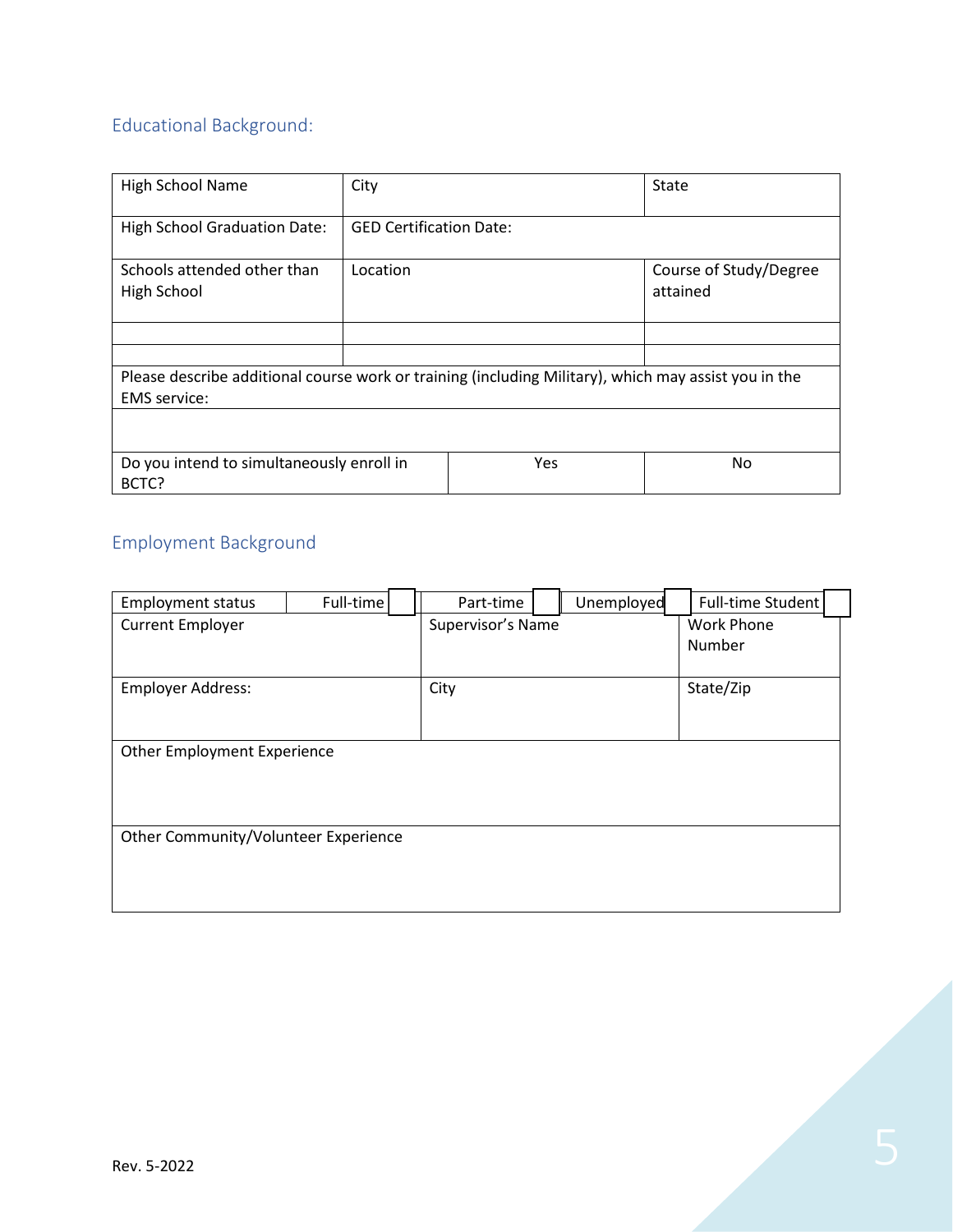#### Criminal Background:

Have you ever been convicted of a felony, pled guilty to a felony, entered an Alford plea to a felony, or participated in a diversion program for a felony?



By submitting this application, I am giving Georgetown Scott County EMS permission to submit my information to the Commonwealth of Kentucky to perform a background check for the purpose of program acceptance and certification eligibility. I understand that failure to accurately provide the information requested may result in my prosecution under KRS 523.100.

I further understand that this background check does not substitute the required background check that the Kentucky Board of Emergency Medical Services requires. I attest that I will obtain the KBEMS required background check through CastleBranch.

Student Signatures **Date** 

Records Release

I, authorize Georgetown Scott County EMS TEI Instructors to release my records to my employer as a condition of pay for my enrollment in this program. GSCEMS TEI may release these records at any time as requested by the sending agency training officer. The records released will include my current overall grade in the program as well as perceived strengths and areas for improved as observed by the GSCEMS TEI Instructor staff. Quarterly progress reports will not be shared, nor will disciplinarily actions or performance improvement plans.

Student Signature Date Date of the United Students and Date Date Date Date of the United Students and Date Date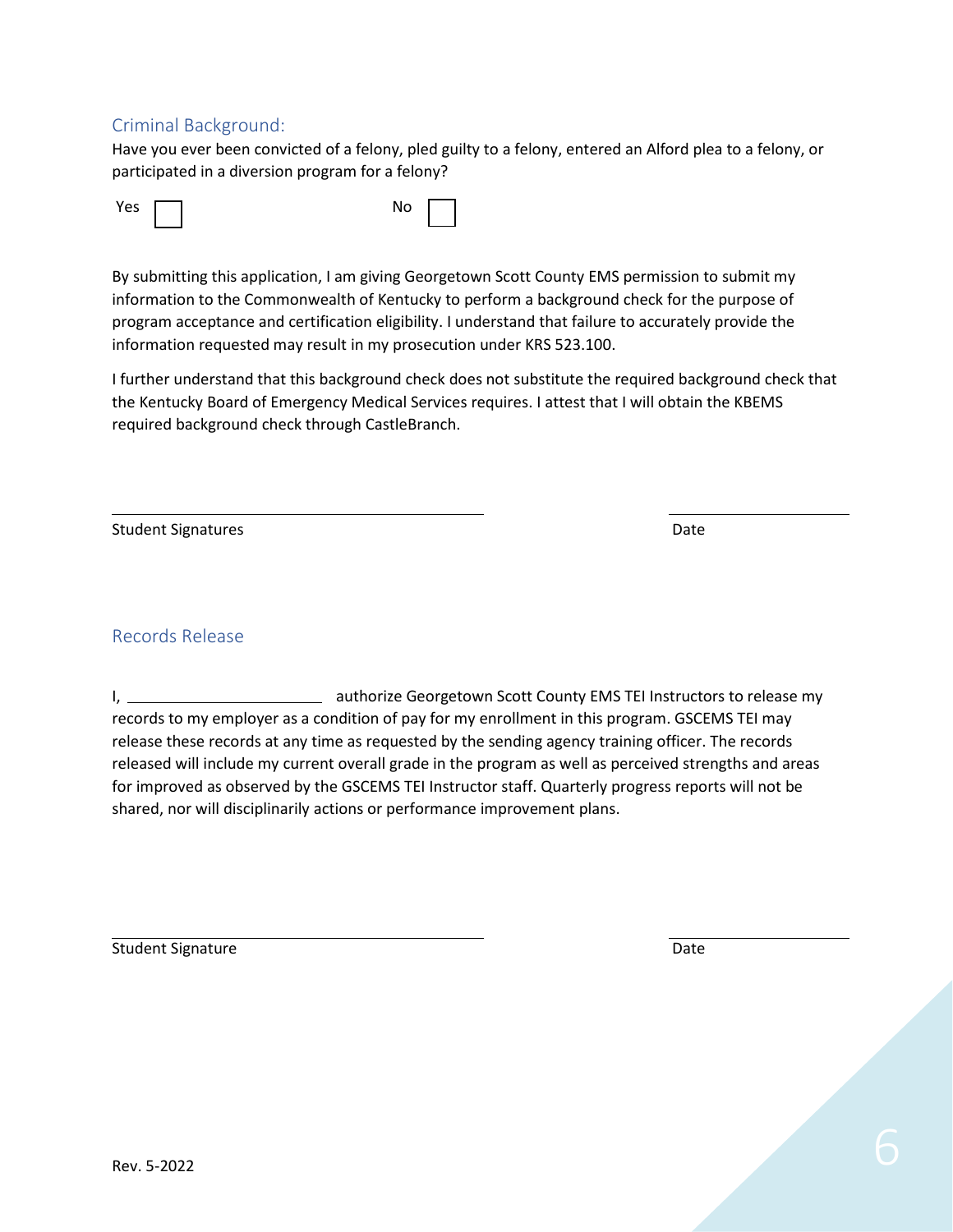### Emergency Information:

| <b>Emergency Contact Name:</b>                                | Relationship | <b>Phone Number</b> |
|---------------------------------------------------------------|--------------|---------------------|
| Address                                                       | City         | State/Zip           |
| Major Medical Conditions/Allergies Likely to cause emergency: |              |                     |

I hereby authorize Georgetown Scott County EMS to contact the above person in the event of an emergency and release information necessary to provide for my well-being.

I furthermore attest that I am free from addiction to alcohol or any other controlled substance. I understand that if suspected of substance abuse that I will be subject to drug and/or alcohol test (s) at my expense.

To the best of my knowledge, I do not know of any physical and/or mental condition that would impair and/or interfere with my ability to perform the required duties of an EMT. If I am suspected of having a condition that impairs my ability to perform the required duties, I understand that I may be required to submit written approval from a licensed physician.

Student Signature Date Date of the United Students and Date Date Date Date Date

Waiver for minors:

has permission to apply to participate in the EMT Training program. I am aware that this is an adult education course, in which students are exposed to the realities of Emergency Medical care in all its applicable settings.

Parent or Guardian Signature **Date of American Signature** Date of American School and Date of American Date of A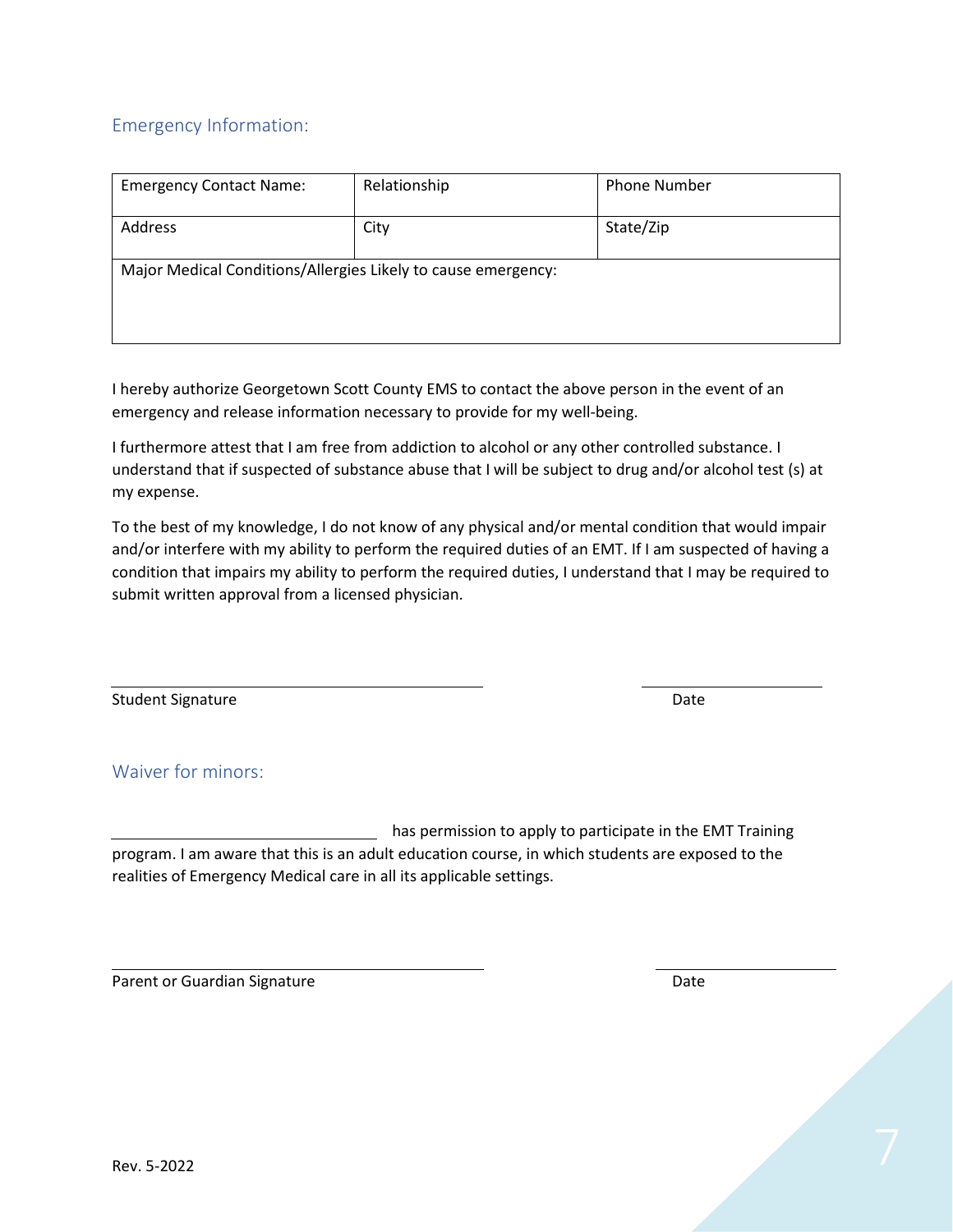#### Media Release

I, hereby grant permission and consent to Georgetown-Scott County Emergency Medical Services (GSCEMS) the use of photographs and/or video, taken during the EMT Training program, for the purposes of, including but not limited to, publicity, copyright purposes, illustration, advertising/marketing, social media, and web content:

#### **Photographs/video taken may be used for social media, public news/media, or other communications related to the mission of GSCEMS.**

I understand that I may revoke this authorization at any time by notifying GSCEMS in wiring. The revocation will not affect any actions taken before the receipt of such written notification. Original images will be kept secure and only accessible by authorized personnel.

**Consent and Authorization (check one):**

□ - I give Georgetown-Scott County EMS my consent to use the photographs and videos for the **purposes described above.**

 **- I do not give Georgetown-Scott County EMS my consent to use the photographs and videos for the purposes described above. However, I do grant permission for the photographs/video to be utilized for GSCEMS internal use only.**

**I understand and agree to these terms and conditions.**

Signature: Date:

Printed Name: